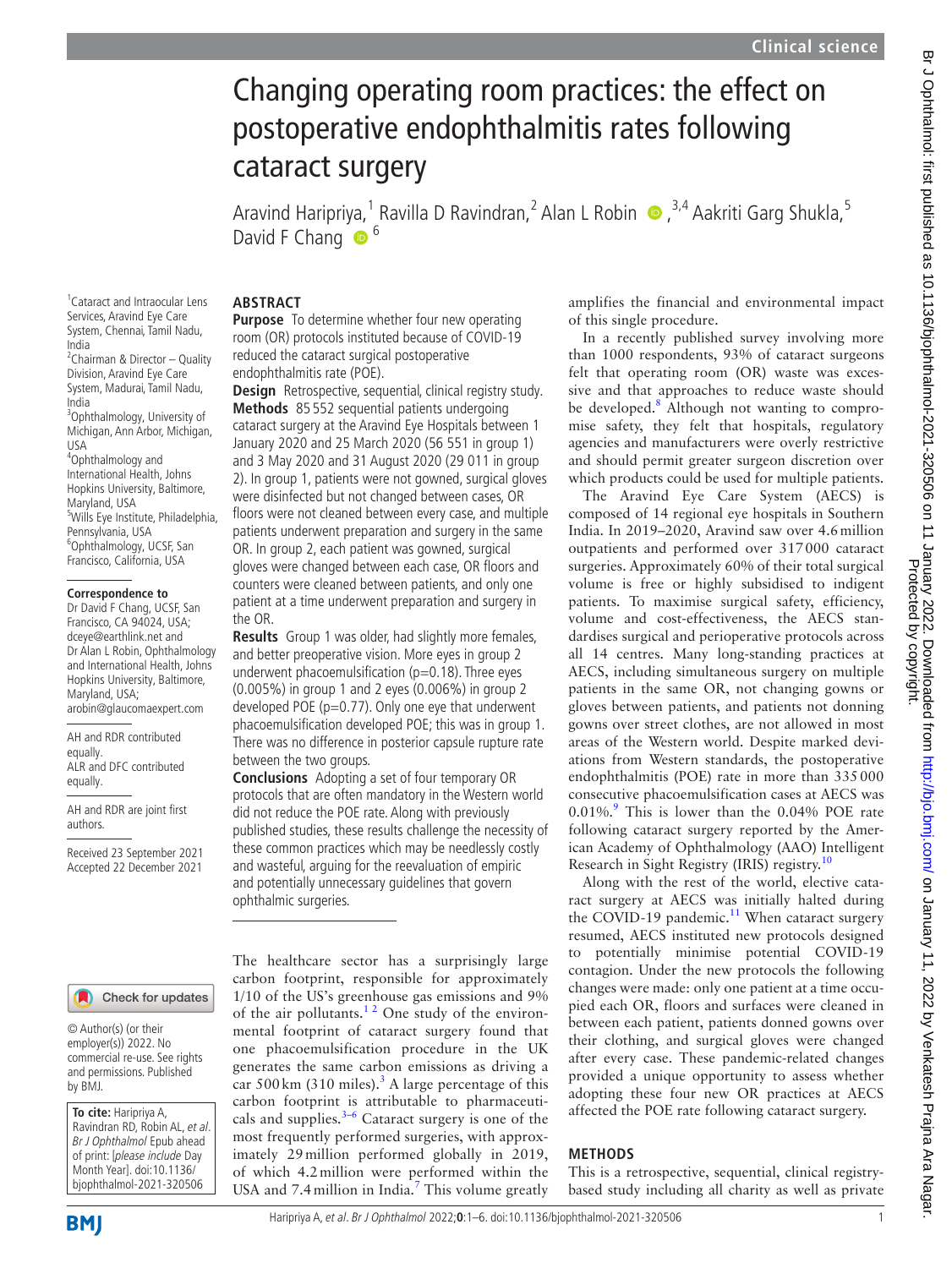<span id="page-1-0"></span>

| Summary of changes in group 1 and group 2<br>Table 1 |                                                                                                                                                                                                                                                    |                                                                                                    |  |  |  |  |
|------------------------------------------------------|----------------------------------------------------------------------------------------------------------------------------------------------------------------------------------------------------------------------------------------------------|----------------------------------------------------------------------------------------------------|--|--|--|--|
| Intraoperative<br>change                             | January-March 2020<br>$(n=56551)$<br>Group 1                                                                                                                                                                                                       | May-August 2020<br>$(n=29011)$<br>Group 2                                                          |  |  |  |  |
| Change 1                                             | 2–4 patients were in same OR simultaneously on adjacent tables. At the completion<br>of a surgery, the surgeon moved the microscope head to the adjacent OR table,<br>disinfected gloves, and immediately commenced surgery on the second patient. | Only 1 patient was in the OR at a time for each cataract surgeon.                                  |  |  |  |  |
| Change 2                                             | The OR floor was cleaned every 3 hours and OR table and other surfaces were cleaned The OR table, floor and surfaces were cleaned with antiseptic after every case.<br>with antiseptic at end of day.                                              |                                                                                                    |  |  |  |  |
| Change 3                                             | Neither the surgeon nor the scrub nurse changed gowns or gloves in between cases.<br>Alcohol and chlorhexidine were used to disinfect gloves between cases.                                                                                        | The surgeon and scrub nurse wore double gloves and the outer glove was<br>changed after each case. |  |  |  |  |
| Change 4                                             | Patients wore their own clothing in the OR without wearing gowns.                                                                                                                                                                                  | Patients wore masks and laundered gowns over their clothing.                                       |  |  |  |  |

OR, operating room.

patients undergoing cataract surgery between 1 January 2020 and 31 August 2020 at the 14 regional AECS hospitals in South India.

The Indian government initiated a mandatory nationwide COVID-19 lockdown on March 25, 2020.<sup>11</sup> Because of health concerns regarding the potential spread of COVID-19, AECS proactively changed OR protocols. During the month of April 2020, surgery was limited to emergency or non-elective procedures; this period was excluded from this analysis. When elective cataract surgery resumed on 3 May 2020, AECS introduced four standardised modifications of OR protocols across all AECS surgery centres. These new protocol changes were based on recommendations issued by the All-India Ophthalmic Society.<sup>[12](#page-4-7)</sup> Before launching these protocol changes, each AECS hospital held training sessions and conducted drills with all surgical personnel. To assess the impact of the new cataract surgical protocols on POE rates, we included all cataract surgery cases performed from 1 January 2020 to 25 March 2020 as our prepandemic baseline (group 1); these were compared with all cataract surgery cases performed from 3 May 2020 to 31 August 2020 (group 2). A longer period was selected for group 2, as lower cataract surgery volume was anticipated due to the pandemic restrictions. AECS resumed allowing multiple patients in the OR starting in September 2020, to reduce the large backlog caused by the lockdown.

Identical surgical and perioperative protocols were used during both study periods apart from the four changes described in [table](#page-1-0) 1. Surgical methodology, equipment, intraocular lens (IOL), supplies and perioperative topical ophthalmic medications (dilating and anaesthetic) were administered by trained technicians and a single bottle was administered to multiple patients, remained the same and there were no additional changes to surgical indications, OR personnel or surgeon staffing. We used both topical and sub-tenon's anaesthesia. When subtenon's anaesthesia was performed, we used a single vial of anaesthetic on multiple patients; but each patient a unique syringe and needle.

Aravind's pre-COVID-19 OR protocols have been previ-ously reported.<sup>[13 14](#page-4-8)</sup> At Aravind, private patients pay customary fees to undergo phacoemulsification with a foldable IOL, while most charity patients receive manual small-incision cataract surgery (MSICS) with a PMMA IOL, as this is typically more cost-effective. MSICS with a PMMA IOL is also performed in a few private patients presenting with extremely dense cataracts. AECS routinely reuses many surgical supplies, including phacoemulsification tips and tubing, irrigation solutions, intraocular drugs and surgical gowns; these policies were continued during the pandemic. We used laundered sheets to cover patients from shoulder to feet. Disposable eye drapes that extended down to the chest were placed on all patients. We adhered to stringent sterilisation protocols prior to and during the pandemic to ensure all instruments used in surgery were sterilised.<sup>[13](#page-4-8)</sup>

AECS' perioperative medication regimens for cataract surgery are standardised and were identical in all hospitals in both groups. Preoperative topical medications were applied by either the patient or by his or her accompanying individual. Preoperatively, all patients received a regimen of topical ofloxacin 0.3% eye-drops (Auroflox, Aurolab, Madurai, India) every 3hours on the day before surgery and twice on the morning of surgery. We used topical povidone iodine (10% Aurodone DS, Aurolab, Madurai, India) immediately prior to surgery to prepare the periorbital area and the conjunctival cul-de-sac (5% Aurodone, Aurolab, Madurai, India). Multidose bottles of povidone iodine, as with other topical medications, were administered by welltrained staff to multiple patients. This was allowed to dry for several minutes, after which a sterile drape was placed on the operative eye and speculum applied such that the lids and lashes were isolated from the surgical field. All patients received an intracameral injection of 0.1mL of moxifloxacin 0.5%w/v (Auromox, Aurolab, Madurai, India) at the conclusion of surgery. Topical ofloxacin 0.3% drops were again instilled three times daily for the first 15 days postoperatively. The same bottle that was administered preoperatively, was also used by the patient in the postoperative period. During both periods, most surgeons wore sandals without shoe coverings. These were only worn within the OR suites. In addition, topical dexamethasone 0.1% (Dexa eye-drops, Aurolab, India) was administered six times per day for the first postoperative week, and then tapered off over the next 6 weeks. All patients were examined on the first postoperative day and at approximately 1month postoperatively. In any eye suspected of having POE, we performed a vitreous tap for culture and simultaneous antibiotic injection and core vitrectomy if required.

Protected by copyright.

For the study period, we retrieved data from the universal AECS electronic medical record system used by all of our facilities. We reviewed records for every patient with a diagnosis of posterior capsule rupture (PCR), zonular dialysis (ZD) or POE occurring during the 6-week postoperative period. To assess the effect of the OR protocol changes, we compared the POE rates and complication rates between the two groups. We tabulated all cases with PCR or ZD, with and without vitrectomy, to determine the PCR/ZD rate during these two periods and the POE rate among this subset of eyes. To assess the effect of surgical inexperience, we also compared the case distribution between staff and trainee surgeons within these two groups as we have in the past.<sup>[15](#page-4-9)</sup> The latter category included residents, fellows and visiting trainees who were practicing ophthalmologists from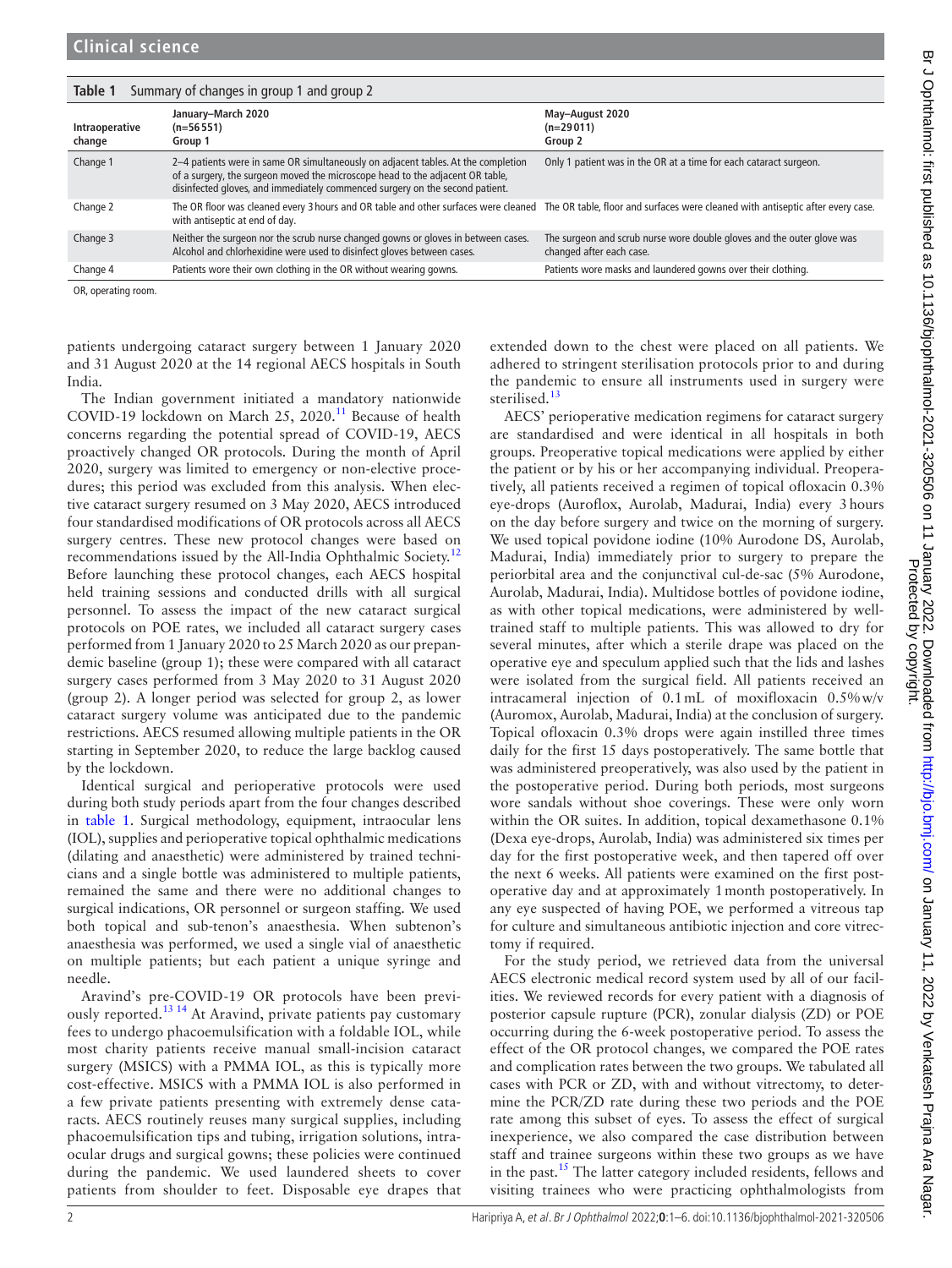#### <span id="page-2-0"></span>**Table 2** Demographics **Parameters January–March 2020 (n=56551) Group 1 May–August 2020 (n=29011) Group 2 Overall (n=85552) Mean difference (95%CI) P value** Age (years) 2.86 (2.71 to 3.02) <0.0001 Mean (SD) 62.7 (9.9) 59.8 (10.1) 61.7 (10.07) Range 17–102 17–99 17–102 Gender <0.0001 Male 46.7 49.0 49.0 47.5 Female 53.3 51.0 52.5 Eye 0.027 Right 51.7 52.5 52.0 Left 48.3 47.5 48.0 Preoperative logMAR VA −0.193 (−0.204 to −0.181) <0.0001 Median (Snellen VA) 1.0 (6/60) 1.08 (5/60) 1.08 (5/60) 1.08 (5/60) IQR 0.6–1.18 0.78–1.78 0.6–1.48

VA, visual acuity.

other centres or countries and were enrolled in surgical skill transfer programmes at AECS.

#### **Statistical analysis**

We performed the statistical analysis using STATA V.1 software. The distribution of data was given with frequency (percentage) and mean (SD/median (IQR). The mean differences between two groups were reported with 95% CIs. We used Mann-Whitney U tests to compare continuous variables and  $\chi^2$  tests to compare categorical variables. Two sample proportion tests were used to compare the overall POE, PCR and ZD rates between the two time periods and by type of surgical technique (phacoemulsification vs MSICS). We considered a  $p < 0.05$  as statistically significant. The sample sizes in this study (56551 in group 1 vs 29011 in group 2) allow for the detection of a sixfold difference in POE rates between the two groups based on the 0.005% rate of POE in group 1 with a type I error probability of 0.05 (one sided), and the statistical power of 85.5%.

### **RESULTS**

We performed 56551 cataract surgeries between 1 January 2020 and 25 March 2020, (group 1) and 29011 between 2 May 2020 and 31 August 2020, (group 2). The demographics are found in [table](#page-2-0) 2. Those in group 1 were slightly older, were more likely to be female, and had slightly better preoperative visual acuity. Phacoemulsification and MSICS each accounted for approximately half of the cases within each group, although the percentage for phacoemulsification was slightly higher in group 2. Staff surgeons performed more cataract surgeries than trainees in group 2 vs group 1 (78% vs  $69\%$ ;  $p < 0.0001$ ), however, this did not seem to affect rates of POE or other complications.

The was no significant difference in the POE rate between the two groups, as the rate of POE in Group 1 was 0.005% (3 eyes) compared with  $0.006\%$  (2 eyes) in group 2 (p=0.77) [\(table](#page-2-1) 3). All samples were culture negative in the five eyes with POE. Of all eyes that underwent phacoemulsification, only one eye from group 1 developed POE, although there was no difference in POE rates between the two techniques (phacoemulsification and MSICS). Although not significantly different, a possible reason for the increased rates of POE in the MSICS group may be that the surgical tunnel incision is far larger in the MSICS group. Two patients in group 1 and both in group 2 presented with POE between the first and third week of surgery. The third patient in group one presented after the fifth postoperative week. PCR and ZD were rare (both <1.5%), without a significant difference between the two groups [\(table](#page-3-0) 4). Their occurrence did not seem to be related to the occurrence of POE.

#### **DISCUSSION**

This clinical registry study demonstrated that OR protocols that are commonly compulsory in Western healthcare systems did not reduce the POE rate following cataract surgery at AECS. Of note, the post-cataract surgery endophthalmitis rate in our study (0.006%) was lower than that reported in the IRIS registry (0.04%). This is in agreement with prior studies at  $AECS<sup>5</sup>$ and suggests that AECS can offer highly cost-effective cataract surgical practices without compromising patient safety.<sup>45</sup> By continually and carefully monitoring outcomes and safety through an electronic health registry capturing every procedure and outcome, AECS critically assesses the necessity of every supply item and protocol. As a result, AECS centres routinely reuse surgical attire, instruments and drugs and use intracameral

<span id="page-2-1"></span>

| Comparison of post-operative endophthalmitis by both group and type of cataract surgery<br>Table 3 |                                              |                  |                                           |                  |                                          |         |  |  |  |  |
|----------------------------------------------------------------------------------------------------|----------------------------------------------|------------------|-------------------------------------------|------------------|------------------------------------------|---------|--|--|--|--|
| Cataract surgery<br>type                                                                           | January-March 2020<br>Group 1<br>$(n=56551)$ |                  | May-August 2020<br>Group 2<br>$(n=29011)$ |                  | <b>Difference</b>                        |         |  |  |  |  |
|                                                                                                    | No of surgeries                              | No of POE $(\%)$ | No of surgeries                           | No of POE $(\%)$ | (95% CI)                                 | P value |  |  |  |  |
| Phaco                                                                                              | 27454 (49%)                                  | $1(0.003\%)$     | 15061 (52%)                               | $0(0.00\%)$      | 0.000036<br>$(-0.000035$ to $0.000107)$  | 0.46    |  |  |  |  |
| M-SICS                                                                                             | 29 097 (51%)                                 | $2(0.006\%)$     | 13950 (48%)                               | $2(0.014\%)$     | 0.00007<br>$(-0.0001874$ to $0.00033)$   | 0.45    |  |  |  |  |
| Total                                                                                              | 56551                                        | $3(0.005\%)$     | 29011                                     | $2(0.006\%)$     | $-0.000015$<br>$(-0.00013$ to $0.00009)$ | 0.77    |  |  |  |  |
|                                                                                                    |                                              | $\cdots$         |                                           |                  |                                          |         |  |  |  |  |

M-SICS, manual small incision cataract surgery; Phaco, phacoemulsification; POE, postoperative endophthalmitis.

Haripriya A, et al. Br J Ophthalmol 2022;**0**:1–6. doi:10.1136/bjophthalmol-2021-320506 3

Protected by copyright.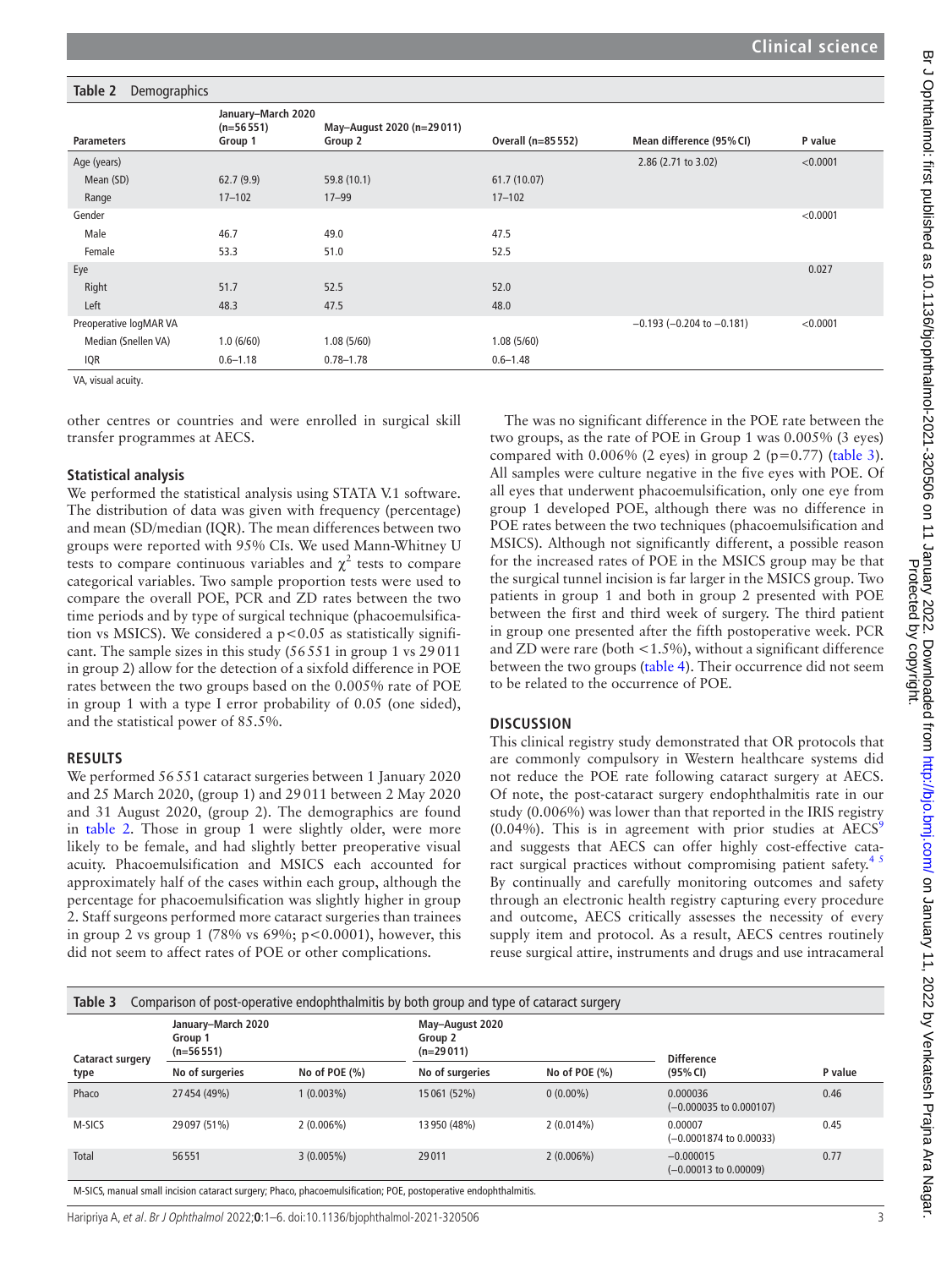<span id="page-3-0"></span>

| Comparison of posterior capsular rupture and zonular dialysis rates during the two periods with different protocols<br>Table 4 |                                              |                 |                  |                                           |                 |                  |                                         |                 |  |
|--------------------------------------------------------------------------------------------------------------------------------|----------------------------------------------|-----------------|------------------|-------------------------------------------|-----------------|------------------|-----------------------------------------|-----------------|--|
|                                                                                                                                | January-March 2020<br>$(n=56551)$<br>Group 1 |                 |                  | May-August 2020<br>$(n=29011)$<br>Group 2 |                 |                  |                                         |                 |  |
| Type of complication                                                                                                           | No of cases                                  | <b>PCR</b> rate | No of POE $(\%)$ | No of cases                               | <b>PCR</b> rate | No of POE<br>(%) | <b>Difference</b><br>(95% CI)           | P value for POE |  |
| PCR/ZD without<br>vitrectomy                                                                                                   | 208                                          | 0.37%           | $1(0.48\%)$      | 138                                       | 0.48%           | $\mathbf{0}$     | 0.005<br>$(-0.0045 \text{ to } 0.0145)$ |                 |  |
| <b>PCR/ZD Requiring</b><br>vitrectomy                                                                                          | 576                                          | 1.02%           | $\pmb{0}$        | 229                                       | 0.78%           | $1(0.43\%)$      | $-0.0044$<br>$(-0.0129$ to $0.004)$     |                 |  |
| <b>Total</b>                                                                                                                   | 784                                          | $1.39\%$ *      | $1(0.13\%)$      | 367                                       | $1.26\%$ *      | 1(0.27%)         | $-0.0014$<br>$(-0.007$ to $0.004)$      | 0.58            |  |

\*P value for comparison of PCR rates—0.95

PCR, posterior capsular rupture; POE, postoperative endophthalmitis; ZD, zonular dialysis.

moxifloxacin prophylaxis in all cataract surgery cases[.13 14](#page-4-8) Our results and those of other studies<sup>[9](#page-4-4)</sup> suggest that if intracameral antibiotic prophylaxis is employed, mandating single use of many supplies and drugs for cataract surgery may be of questionable and unproven benefit.<sup>10</sup> There is no evidence that the Indian eyes are less prone to developing POE or that infectious microbial pathogens are any different in developing countries.<sup>16</sup>

At AECS, the unanticipated abrupt cessation of cataract surgery due to the global COVID-19 pandemic was followed by the resumption of surgery with newly modified practices. This provided us with a unique opportunity to assess whether certain measures instituted to prevent COVID-19 contagion might also further reduce the rate of POE. Although group 1 was older, had a larger percentage of females, had more left eyes and had better preoperative vision, it is unlikely that any of these variables are associated with POE, ZD or PCR. Both study groups were similar with respect to case mix (phacoemulsification vs MSICS) and PCR rate, which is a leading POE risk factor. A higher percentage of cases in group 2 were performed by staff surgeons, who were the first to resume operating in May 2020. As a possible confounding variable, this would have potentially conferred an additional advantage to group 2. Despite this, the complication rates were comparable in the two groups.

The Association of periOperative Registered Nurses (AORN) guidelines have been developed to address the entire gamut of surgical procedures throughout the body.<sup>[17](#page-4-12)</sup> Recommendations for full body draping, discarding unused but opened supplies, allowing no more than one patient in the OR at a time, changing surgical masks after each case, changing gowns and gloves and cleaning the floors after each case are all based on regulatory directives, advisory committee consensus, or studies of nonophthalmic procedures.[17–19](#page-4-12) A review of the pertinent references cited in the 2021 AORN guidelines confirms that the efficacy and necessity of these blanket recommendations have not been specifically evaluated for cataract surgery.<sup>[17](#page-4-12)</sup>

Our study found that adopting AORN's guidelines did not affect the POE rate in a cohort that underwent phacoemulsification and MSICS procedures at AECS. Given the high-volume nature of cataract surgery (4.2million in USA in 2019 alone<sup>[7](#page-4-2)</sup> and the single use nature of most surgical materials, there is significant potential to reduce the cost and carbon footprint of this procedure by adopting evidence-based OR practices. For instance, the carbon footprint of laundering or disposing of millions of gowns may be prevented by foregoing patient gowning for cataract surgery. We believe that a prospective randomised trial to study the impact of each protocol change on a rare complication such as POE may not be practical nor necessary. Our study included sequential groups of patients from the same population who underwent surgery within the same year

at the same institution; the only variables changed were the four new OR protocols. The short study duration and system-wide standardisation of surgeons, protocols and data collection are strengths of this study.

Although we did not directly compare the carbon footprints of each study group, we feel there would be substantial differences. In addition to reducing the potentially significant economic cost of needless waste, there has been growing interest in reducing the carbon footprint of cataract surgery.<sup>[3–6 8 20–22](#page-4-1)</sup> This was the conclusion from a survey of more than 1000 cataract surgeons belonging to the AAO, the American Society of Cataract and Refractive Surgery, the Outpatient Ophthalmic Surgery Society and the Canadian Ophthalmology Society that was conducted in 2019 prior to the COVID-19 pandemic.<sup>[8](#page-4-3)</sup> In order to reduce excessive waste, 78% of surgeons believed that we should reuse more supplies. For example, 44% of surgeons had eliminated the full-body drape and 51% were willing to consider this. Fifty-six per cent did not change patients into hospital gowns and allowed them to stay in their own clothing; 34% were willing to consider this. A smaller percentage would consider reusing surgical gowns (64% willing; 28% unwilling) or surgical gloves (17% willing; 77% unwilling) in between cases.

Protected by copyright.

This willingness on the part of some surgeons to reuse surgical personal protective equipment (PPE) and to reduce patient draping and gowning is supported by the results of this study. POE following cataract surgery is most commonly caused by intraocular contamination with bacteria from the patient's own adnexa and ocular surface.<sup>23</sup><sup>24</sup> Recent experiments to assess the potential transmissibility of COVID-19 during cataract surgery show that trypan blue dye-stained aqueous is quickly eliminated by ophthalmic viscoelastic injection or irrigation with the phacoemulsification tip.<sup>[25](#page-5-1)</sup> Others found that aerosolisation during phacoemulsification is insignificant and would convey irrigation fluid rather than contaminated aqueous.<sup>26–29</sup> Our study supports the hypothesis that because significant contamination of surgical PPE with bodily fluid or tissue is so unlikely with cataract surgery, the risk of transmission of infectious agents to staff or other patients by not changing these items between cases is remote. Additionally, our study adds to the evidence that it may be unnecessary to have cataract surgery patients don a hospital gown or a full body drape.<sup>25</sup> In addition to the financial and environmental burden of excessive waste, unnecessarily discarding PPE such as masks, gowns and gloves may reduce the healthcare system's resiliency to unforeseen challenges such as pandemics. $30$ 

Although airborne microbial transmission from the patient's clothing or from other patients occupying the same OR might pose cross contamination risk for many non-ocular surgical procedures, there is no evidence linking cataract surgical POE to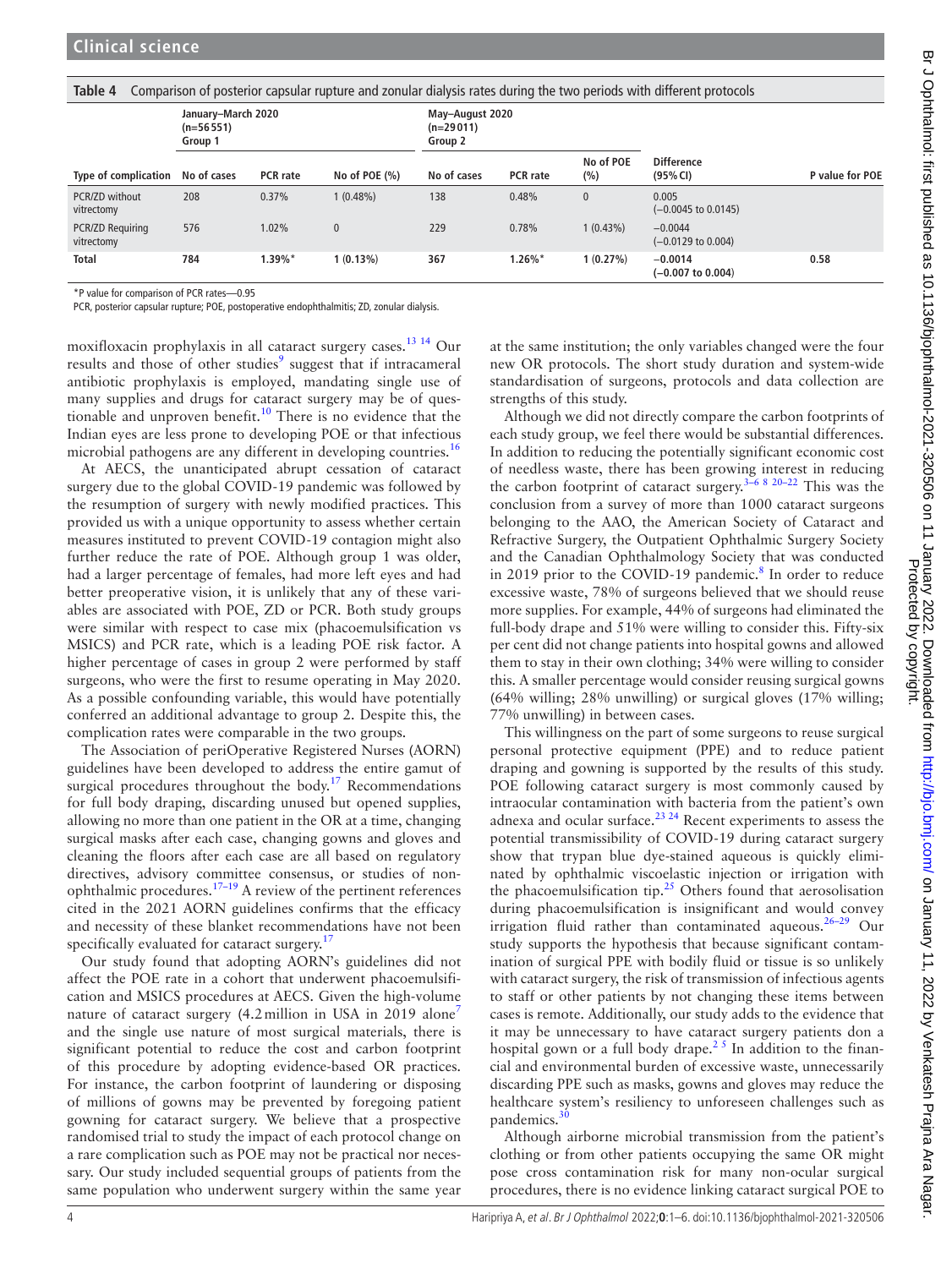these sources. Although having multiple patients in a single OR is not feasible at most centres nor is it HIPAA compliant in the United States, this study suggests that cleaning unsoiled counters and floors after each cataract procedure may also be of questionable benefit. Likewise, this study does not support discarding unused supplies and packs simply because they were opened in the presence of another patient.

Our study is limited by its retrospective nature and the lack of sufficient power to detect differences POE rates between the two time intervals for each type of cataract surgery, phacoemulsification and MSICS. While phacoemulsification and MSICS differ in some ways, prior studies at AECS have found that POE rates were comparable between the two procedures.<sup>15</sup> We are limited by the availability of cases during the pandemic period as it would be impractical from cost and sustainability perspectives to randomise patients to the different OR protocols to have an equal number in each of the two groups. Additionally, while the described changes demonstrate some of the differences between AECS and Western ORs, it is important to keep in mind that the AECS ORs routinely reuse surgical instruments such as phacoemulsfication tips and tubes, irrigating solutions, etc and these variables may have had an impact on the rate of POE and were not specifically evaluated in this study. Furthermore, while this study was limited to AECS, it included data from 14 sites. We were unable to expand to other hospital systems given that the OR protocols we described are not commonly practiced and the protocol changes may not have been standardised elsewhere.

Carbon footprint analysis is a relatively new concept in ophthalmology. Our prior data found that Aravind generates approximately 5% of the UK's carbon footprint per phacoemulsification. It is important to realise that this substantial decrease in carbon footprint does not decrease the successful outcome or increase POE.<sup>[6](#page-4-14)</sup>

It is difficult to reverse the inertia of longstanding, eminencebased practices. For example, routine laboratory testing prior to cataract surgery was standard in the USA until its value and necessity were disproven.<sup>[31](#page-5-4)</sup> This reduced preoperative testing costs by 90% and spared patients from significant inconvenience and delay.<sup>31-33</sup> Although patients wore gowns in the second group but not the first while surgeons did not change gowns, the data we present herein, combined with the AECS POE data accumulated over the past decade, make us question the evidence on which our current practices of changing gowns and gloves between cataract surgeries (when considering phacoemulsification and MSICS procedures in aggregate) and wonder whether we should reexamine its substantiation.<sup>9</sup> These data also appear to counter theoretical concerns that POE could be caused by exposure to the patient's attire or by cross contamination from other patients that occupied the same OR. We believe that governing and guidance bodies such as The Joint Commission and the Centers for Medicare and Medicaid Services in the USA should permit greater surgeon discretion for certain OR protocols for which good evidence of necessity is lacking. Further studies should evaluate whether other perioperative practices are opinion-based rather than evidence-based and consequently are potentially unnecessary, wasteful and cost-ineffective.

**Acknowledgements** We thank Ms Iswarya Mani, MSc, Lions Aravind Institute of Community Ophthalmology (LAICO), Madurai for performing the statistical analysis. The authors acknowledge the support of the Biostatistics Consulting Core, Vickie and Jack Farber Vision Research Centre, Wills Eye Hospital.

**Contributors** All authors contributed equally to this study.

**Funding** The authors have not declared a specific grant for this research from any funding agency in the public, commercial or not-for-profit sectors.

**Competing interests** None declared.

**Patient consent for publication** Not applicable.

**Ethics approval** The study was approved by the AECS institutional review board and ethics committee. We adhered to the tenets of the Declaration of Helsinki.

**Provenance and peer review** Not commissioned; externally peer reviewed.

**Data availability statement** Data are available on reasonable request. Not applicable.

#### **ORCID iDs**

Alan L Robin <http://orcid.org/0000-0003-1959-8770> David F Chang<http://orcid.org/0000-0002-8103-3140>

#### **REFERENCES**

- <span id="page-4-0"></span>1 Eckelman MJ, Sherman JD. Estimated global disease burden from US health care sector greenhouse gas emissions. [Am J Public Health](http://dx.doi.org/10.2105/AJPH.2017.303846) 2018;108:S120-2.
- <span id="page-4-13"></span>2 Sherman JD, MacNeill A, Thiel C. Reducing pollution from the health care industry. [JAMA](http://dx.doi.org/10.1001/jama.2019.10823) 2019;322:1043–4.
- <span id="page-4-1"></span>3 Morris DS, Wright T, Somner JEA, et al. The carbon footprint of cataract surgery. [Eye](http://dx.doi.org/10.1038/eye.2013.9) 2013;27:495–501.
- <span id="page-4-10"></span>4 Thiel CL SE, Saeedi O, et al. Environmental life cycle assessment and costs of phacoemulsification at Aravind eye hospital in Pondicherry, India. Invest Ophthalmol Vis Sci 2016;57.
- 5 Venkatesh R, van Landingham SW, Khodifad AM, et al. Carbon footprint and cost-effectiveness of cataract surgery. [Curr Opin Ophthalmol](http://dx.doi.org/10.1097/ICU.0000000000000228) 2016;27:82-8.
- <span id="page-4-14"></span>6 Thiel CL, Schehlein E, Ravilla T, et al. Cataract surgery and environmental sustainability: waste and lifecycle assessment of phacoemulsification at a private healthcare facility. [J Cataract Refract Surg](http://dx.doi.org/10.1016/j.jcrs.2017.08.017) 2017;43:1391-8.
- <span id="page-4-2"></span>7 Freeman W. Cataract surgical equipment market report. 2020:55, table 11, 2020. Available: [https://www.market-scope.com/files/products/brochures/196/2020%](https://www.market-scope.com/files/products/brochures/196/2020%20Cataract%20Equipment%20Report%20Brochure.pdf) [20Cataract%20Equipment%20Report%20Brochure.pdf](https://www.market-scope.com/files/products/brochures/196/2020%20Cataract%20Equipment%20Report%20Brochure.pdf)
- <span id="page-4-3"></span>8 Chang DF, Thiel CL, Ophthalmic Instrument C, Ophthalmic Instrument Cleaning and Sterilization Task Force. Survey of cataract surgeons' and nurses' attitudes toward operating room waste. [J Cataract Refract Surg](http://dx.doi.org/10.1097/j.jcrs.0000000000000267) 2020;46:933–40.
- <span id="page-4-4"></span>9 Haripriya A, Chang DF, Ravindran RD. Endophthalmitis reduction with intracameral moxifloxacin in eyes with and without surgical complications: results from 2 million consecutive cataract surgeries. [J Cataract Refract Surg](http://dx.doi.org/10.1016/j.jcrs.2019.04.018) 2019;45:1226–33.
- <span id="page-4-5"></span>10 Pershing S, Lum F, Hsu S, et al. Endophthalmitis after cataract surgery in the United States: a report from the intelligent research in sight registry, 2013-2017. [Ophthalmology](http://dx.doi.org/10.1016/j.ophtha.2019.08.026) 2020;127:151–8.
- <span id="page-4-6"></span>11 Shalaby WS, Odayappan A, Venkatesh R. The impact of COVID-19 on individuals across the spectrum of visual impairment. Am J Ophthalmol 2021.
- <span id="page-4-7"></span>12 Reddy JC, Vaddavalli PK, Sharma N, et al. A new normal with cataract surgery during COVID-19 pandemic. [Indian J Ophthalmol](http://dx.doi.org/10.4103/ijo.IJO_1528_20) 2020;68:1269–76.
- <span id="page-4-8"></span>13 Ravindran RD, Venkatesh R, Chang DF, et al. Incidence of post-cataract endophthalmitis at Aravind eye Hospital: outcomes of more than 42,000 consecutive cases using standardized sterilization and prophylaxis protocols. [J Cataract Refract](http://dx.doi.org/10.1016/j.jcrs.2009.01.002)  [Surg](http://dx.doi.org/10.1016/j.jcrs.2009.01.002) 2009;35:629–36.
- 14 Haripriya A, Chang DF, Ravindran RD. Endophthalmitis Reduction with Intracameral Moxifloxacin Prophylaxis: Analysis of 600 000 Surgeries. [Ophthalmology](http://dx.doi.org/10.1016/j.ophtha.2017.01.026) 2017;124:768–75.
- <span id="page-4-9"></span>15 Haripriya A, Chang DF, Reena M, et al. Complication rates of phacoemulsification and manual small-incision cataract surgery at Aravind eye Hospital. [J Cataract Refract Surg](http://dx.doi.org/10.1016/j.jcrs.2012.04.025) 2012;38:1360–9.
- <span id="page-4-11"></span>16 Lalitha P, Rajagopalan J, Prakash K, et al. Postcataract endophthalmitis in South India incidence and outcome. [Ophthalmology](http://dx.doi.org/10.1016/j.ophtha.2005.05.020) 2005;112:1884–9.
- <span id="page-4-12"></span>17 Association of perioperative Registered Nurses. Guidelines for periOperative practice. Association of periOperative registered nurses (AORN), 2021. Available: [https://www.](https://www.aornguidelines.org/guidelines?bookid=2260) [aornguidelines.org/guidelines?bookid=2260](https://www.aornguidelines.org/guidelines?bookid=2260)
- 18 Boyce JM, Pittet D, et al, Healthcare Infection Control Practices Advisory Committee. Guideline for hand hygiene in health-care settings. recommendations of the healthcare infection control practices Advisory Committee and the HICPAC/SHEA/ APIC/IDSA hand hygiene Task force. Society for healthcare epidemiology of America/ Association for professionals in infection Control/Infectious diseases Society of America. [MMWR Recomm Rep](http://www.ncbi.nlm.nih.gov/pubmed/12418624) 2002;51:1-45, quiz CE1-4.
- 19 Siegel JD, Rhinehart E, Jackson M, et al. 2007 guideline for isolation precautions: preventing transmission of infectious agents in health care settings. Am J Infect [Control](http://dx.doi.org/10.1016/j.ajic.2007.10.007) 2007;35:S65–164.
- 20 Tauber J, Chinwuba I, Kleyn D, et al. Quantification of the cost and potential environmental effects of unused pharmaceutical products in cataract surgery. JAMA [Ophthalmol](http://dx.doi.org/10.1001/jamaophthalmol.2019.2901) 2019;137:1156–63.
- 21 Khor HG, Cho I, Lee KRCK, Lee K, et al. Waste production from phacoemulsification surgery. [J Cataract Refract Surg](http://dx.doi.org/10.1097/j.jcrs.0000000000000009) 2020;46:215-21.
- 22 Chandra P, Gale J, Murray N. New Zealand ophthalmologists' opinions and behaviours on climate, carbon and sustainability. [Clin Exp Ophthalmol](http://dx.doi.org/10.1111/ceo.13727) 2020;48:427-33.

Protected by copyright.